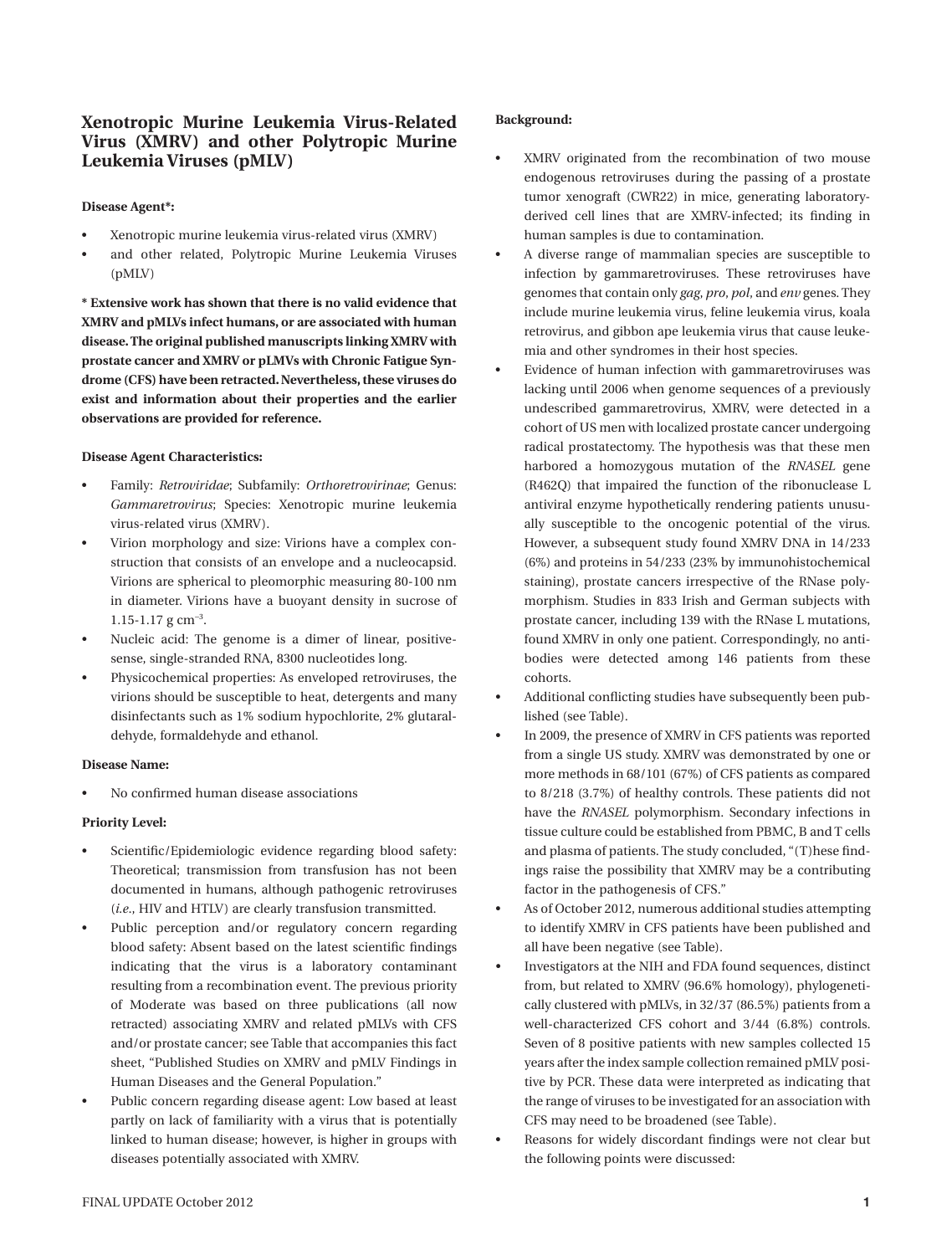- sample or laboratory reagent contamination,
- differences in the cohorts studied or selection of patients from cohorts for testing,
- variable assay procedures and controls,
- differences in XMRV prevalence in different populations,
- strain and sequence variation, and
- other varying properties of XMRV or pMLVs.

To date, all studies linking XMRV or pMLVs to human disease have been refuted. The most enduring legacy of the controversy that surrounded this agent may be the graphic reminder it provided of the self-correcting nature of science done properly. The generation of a recombinant virus, even if non-pathogenic is of concern.

#### **Common Human Exposure Routes:**

Unknown; there are no data on transmission between humans. However, a macaque model has shown XMRV infectivity by intravenous inoculation resulting in brief viremia and dissemination to multiple tissues including lymphoid tissue, the GI mucosa, macrophages in the lungs, and reproductive tissue.

#### **Likelihood of Secondary Transmission:**

**Unknown** 

# **At-Risk Populations:**

Unknown, but XMRV/pMLV studies in populations at high risk for infection with other blood-borne pathogens have been negative to date (see Table).

### **Vector and Reservoir Involved:**

**Unknown** 

### **Blood Phase:**

The initial published XMRV-CFS study recovered virus in addition to genetic sequences from plasma and activated PBMC in a permissive indicator cell line (LNCaP). XMRV *gag* and *env* proteins could also be detected in activated T and B cells grown in culture. Subsequent studies have primarily used only PCR-based testing; however, some have used serology, and another has used culture of PHA-activated PBMC as well as co-cultures of PBMC in LNCaP cells, but all have been negative. PCR detection of XMRV in blood was short-lived (4-14 days) in the primate model; seroconversion occurred at 11-14 days.

### **Survival/Persistence in Blood Products:**

• Unknown

### **Transmission by Blood Transfusion:**

**Unknown** 

### **Cases/Frequency in Population:**

- In the initial CFS study,  $8/218$  (3.7%) of healthy controls harbored viral DNA *gag* sequences in PBMC; however, the expression pattern of viral genes in the infected controls appeared to differ from those among the CFS population so the relevance of the observation was considered unknown.
- The NIH/FDA study found pMLV sequences in 3/44 (6.8%) blood donors. All other studies have found negative results in blood donors (see Table).
- XMRV and pMLVs have been shown not to infect humans.

### **Incubation Period:**

• Unknown

# **Likelihood of Clinical Disease:**

**Unknown** 

### **Primary Disease Symptoms:**

- If causal relationships had been confirmed, symptoms would have been those of the associated diseases.
	- Many prostate cancers are asymptomatic, but symptoms of urinary obstruction and metastatic spread occur with advancing disease.
	- CFS (also called, more descriptively, Myalgic Encephalomyelitis, ME) is characterized by new onset, unexplained, persistent or recurrent fatigue, post-exertional malaise and/or fatigue, myalgia, sleep dysfunction, and neurological/cognitive impairment with immune, autonomic and/or neuroendocrine manifestations of 6 months duration or longer (3 months in children). Symptoms are not caused by ongoing exertion, are not relieved by rest, and result in a substantial reduction of previous levels of occupational, educational, social, or personal activities. Co-morbid conditions, such as fibromyalgia syndrome and irritable bowel syndrome may overlap with CFS. The clinical case definition includes a list of exclusionary conditions.

#### **Severity of Clinical Disease:**

- The original cohort of prostate cancer patients harboring the homozygous mutation in the *RNASEL* gene had localized prostate cancer. This association has not been reproducible and the original findings retracted.
- CFS produces very significant disability with substantial disruption of activities of daily living among those meeting strict case definitions.

#### **Mortality:**

• Unknown

#### **Chronic Carriage:**

Chronicity is a feature of infection by the *Retroviridae*.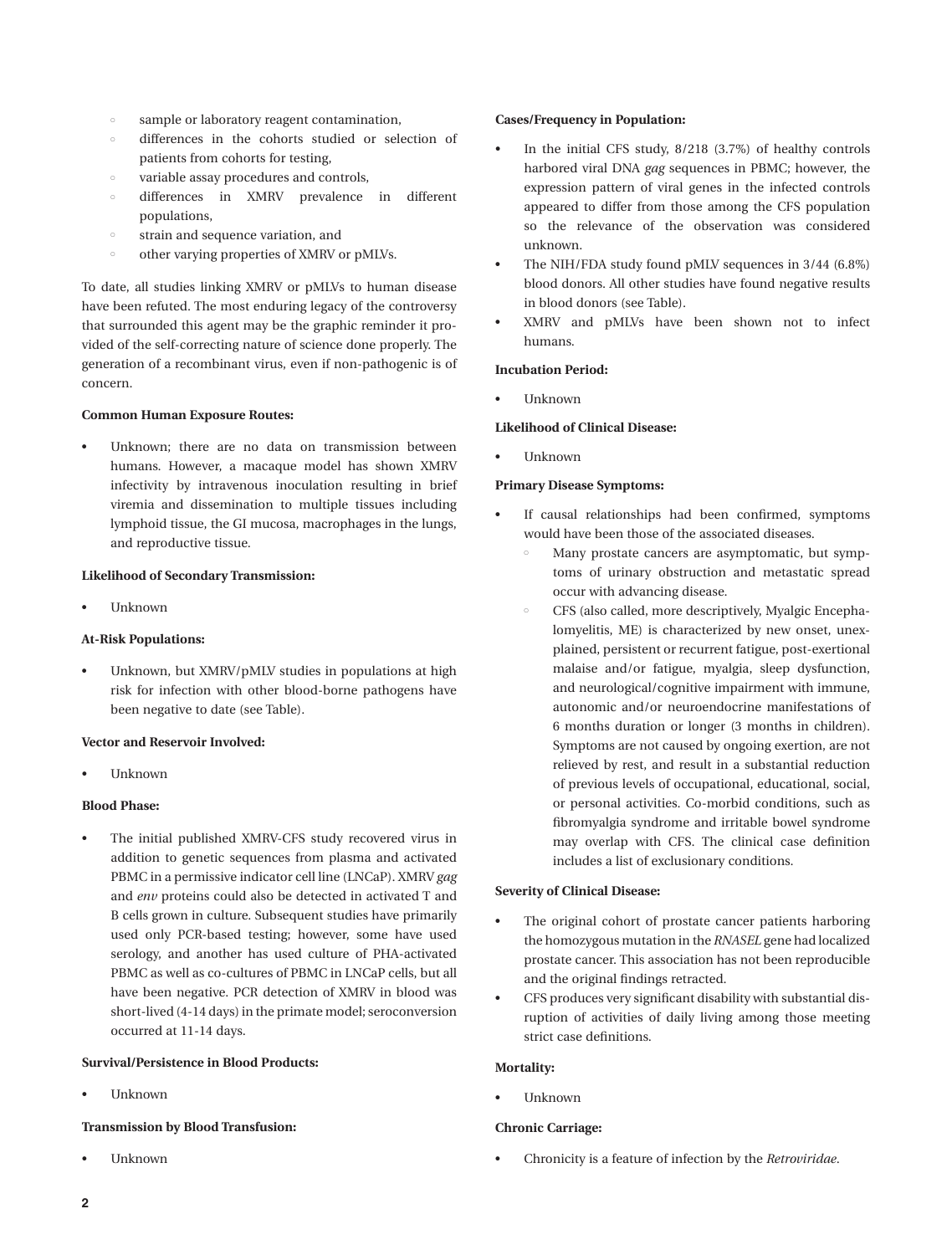#### **Treatment Available/Efficacious:**

Unknown. *In vitro* data suggest XMRV is sensitive to a subset of licensed anti-retroviral drugs approved for the treatment of HIV. There are no clinical trial data.

#### **Agent-Specific Screening Question(s):**

- No specific question is in use for blood donors and is not currently recommended by the FDA or AABB.
- No XMRV-specific question is feasible in the absence of any established risk factors for XMRV infection and the experimental nature and limited availability of diagnostic tests. Questions related to XMRV or pMLVs are not needed due to the absence of human infection.
- No sensitive and specific question for CFS has been validated.
	- The rate at which potential donors carrying a medical diagnosis of CFS present to donor centers is unknown, but should be low in light of the associated disability.
- Individual collectors of blood and cellular therapy products should accept or defer donors with a history of CFS based on their clinical judgment of the donor's health status.

#### **Laboratory Test(s) Available:**

- No FDA-licensed blood donor-screening test exists.
- Standards for the diagnosis of XMRV infection have not been established.
- Research assays include a variety of PCR systems, cell culture, flow cytometry-based immunoassay, chemiluminescent immunoassay and immunohistochemical analyses.
	- Prototype automated serological assays demonstrated 100% sensitivity by detecting western blot-positive serial bleeds from XMRV-infected animals in the macaque study and ≥99.5% specificity among healthy blood donors.
	- A series of papers in December 2010 and subsequent to that conclude that contamination of PCR reactions may be an important source of the positive results reported to date (see Table). In two studies, the amplified sequences were accompanied by evidence of contamination of the specimens and some controls with mouse DNA, and in a third study mouse contamination of PCR reagents was the apparent source of contamination. All these sequences appear related to endogenous MLVs. In a fourth paper, sequences thought to be unique to XMRV were shown to be present in a much broader range of pMLVs, and patient-derived sequences were shown to be closely related to XMRV from a widely used prostate cancer cell line, further suggesting contamination as a source of positive samples.

#### **Currently Recommended Donor Deferral Period:**

No FDA Guidance or AABB Standard exists regarding XMRV infection. None is needed since neither XMRV nor pMLVs infect humans.

- Current practice per FDA Guidance and AABB Standards is to accept donors who are healthy at the time of donation.
	- CFS advocacy organizations and the National Cancer Institute have historically discouraged blood donation by CFS patients.
- • As of January 2011, donors who provide a history of CFS are indefinitely deferred in the UK, Australia, New Zealand and by the Canadian Blood Services. A specific question about CFS resulting in donor deferral is included in the donor history in parts of Belgium.
- AABB Association Bulletin #10-03 (July 2010) recommended that prospective donors be provided with pre-donation information about CFS and asked to self-defer if they have ever had a medical diagnosis of CFS. This was an interim recommendation pending clarification of issues surrounding the theoretical transmission of XMRV or pMLVs to transfusion recipients and concerns about the safety of donation among patients with CFS. Model educational materials were provided to AABB members. In a December 2010 meeting of the FDA's Blood Products Advisory Committee, there was no consensus about the role of XMRV or related viruses in the pathogenesis of human disease, but a committee recommendation was made calling for a direct donor question about a history of CFS, with an affirmative answer constituting grounds for an indefinite deferral. An updated AABB Association Bulletin #12-05 (November 2012) states that individual collectors of blood and cellular therapy products should accept or defer donors with a history of CFS based on their clinical judgment of the donor's health status.
- Blood collection facilities should follow established SOPs regarding donors with cancer.

#### **Impact on Blood Availability:**

- Agent-specific screening question(s): Not applicable.
- Laboratory test(s) available: Not applicable

### **Impact on Blood Safety:**

- • Agent-specific screening question(s): Not applicable
- Laboratory test(s) available: Not applicable

# **Leukoreduction Efficacy:**

The initial studies in CFS suggested that there was a plasma viremia, so leukoreduction would have been unlikely to be completely effective.

#### **Pathogen Reduction Efficacy for Plasma Derivatives:**

• No specific data are available but presumed to be robust as the agent is an enveloped virus that should be sensitive to many measures used in the fractionation process.

### **Other Prevention Measures:**

Unknown, but preliminary data using the Cerus™ Intercept system for platelets and S-303 for red blood cells have demonstrated a 4-log<sub>10</sub> reduction in XMRV titer assayed in a permissive prostate cancer cell line.